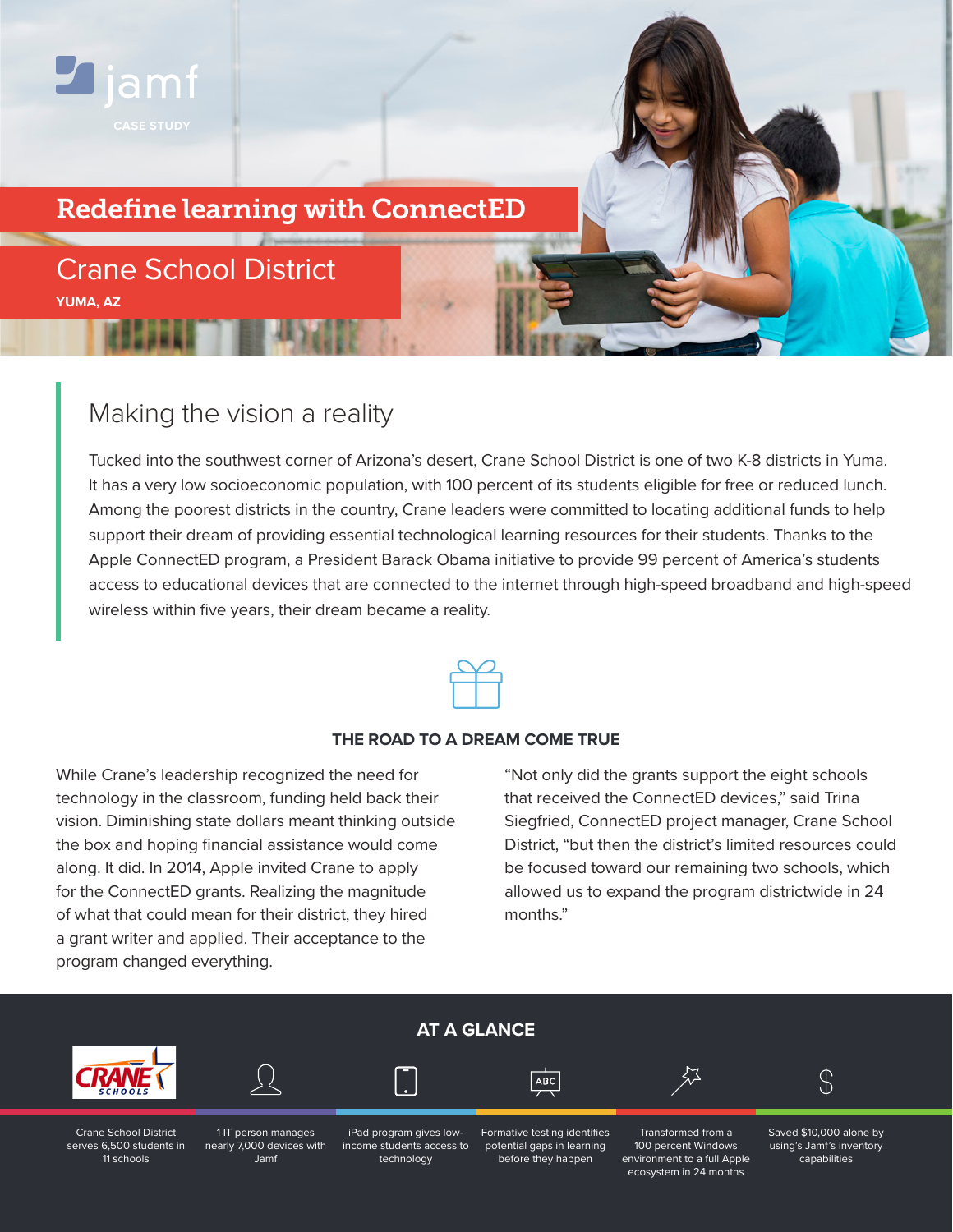"When we started on the adventure of ConnectED, we knew we had students with real needs. We knew we couldn't meet the needs with the resources we had, and we had to reach out for help. Fortunately, our partners in ConnectED answered the call."

Trina Siegfried, ConnectED project manager, Crane School District



The iPad rollout meant a lot to the students – more than Siegfried imagined. She told the story of a young girl who clutched an iPad to her chest, and in an emotional state, said she never thought she'd have an iPad of her own. She said another student, who suffered from a social anxiety disorder, began participating in class and engaging with other students – something he'd never done. "It was amazing to see the iPad open a window to the world for him," Siegfried commented. "He now feels empowered to communicate with those around him, sparked by the safe use of an iPad in his classroom."

### **CHALLENGING THE STATUS QUO**

Prior to receiving the ConnectED grants, Crane was a 100 percent Windows district. But understanding the power of the iPad and what it could do for their students, they adopted the Apple platform and Jamf to manage the devices. Now in its second full year, it's clear how the implementation has changed how teachers teach and students learn.

"Teachers are now able to do a lot more projectbased learning. There's more than just substitution happening in the classroom," said Mike Hoffman, director of curriculum and instructional technology, Crane School District. "We're ramping up the way iPads are becoming more integral into instruction, rather than just digital paper."

Kirt Gordon, a third-grade teacher in the district, explained the depth and breadth of iPad usage in the classroom. "The devices allow the students to get much more hands-on material in one place," he said. "So it's almost limitless what it can do." At any given hour, Gordon's students participate in a wide range of activities on their devices, from coding to using a magnifying glass add-on to identify seeds. "They really do enjoy it, so they kind of automatically learn as they go," he said. The iPads are also creating equally engaging experiences outside the classroom.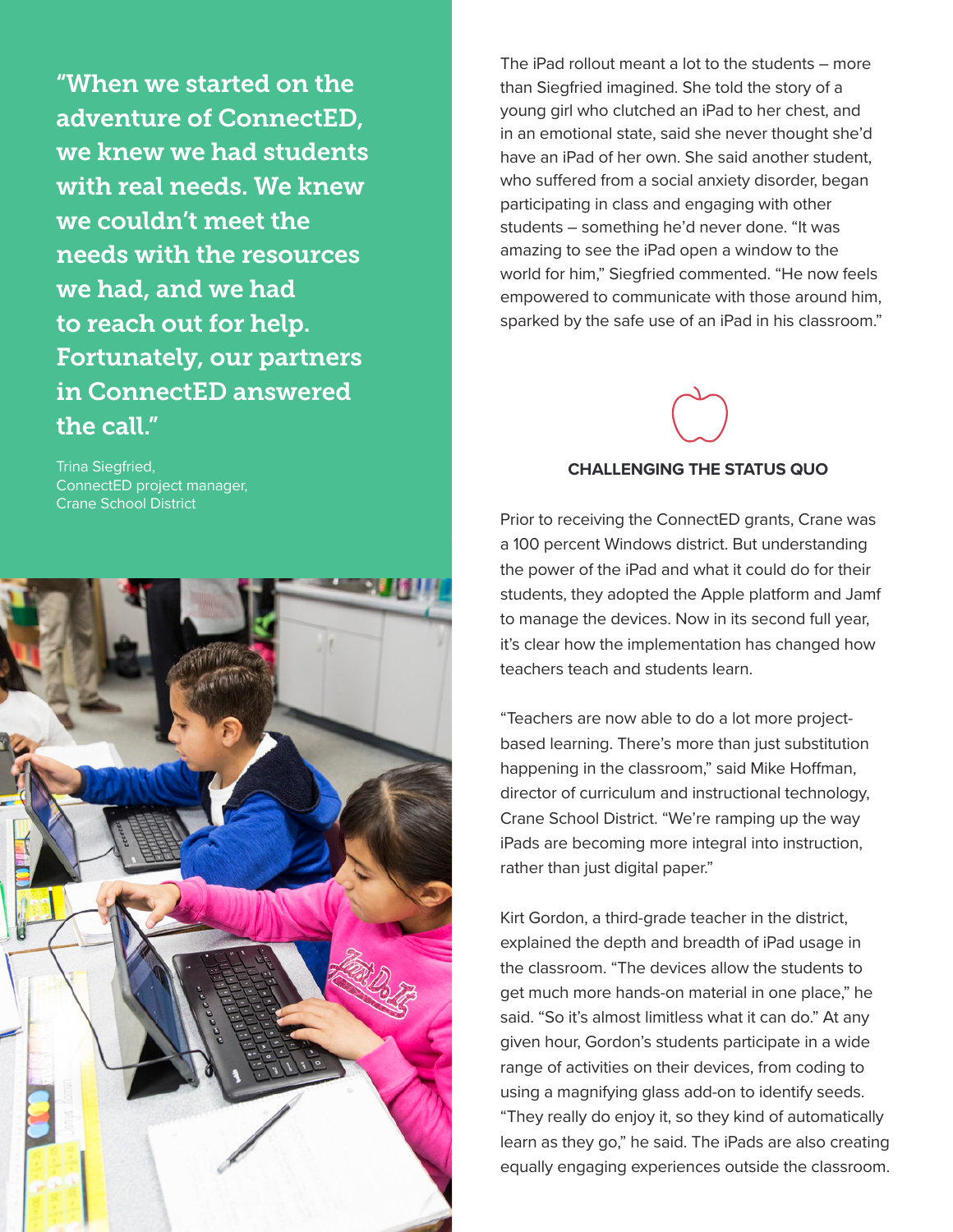

### **TRANSFORMATIONAL EDUCATION AT WORK**

At one of the district's elementary schools, students in grades four through six manage Knox Farm – Our Garden of Learning – all with the help of their iPads. On the plot of land located on school grounds, the students are responsible for the full lifecycle of the garden, growing around 20 varieties of crops each year. There are crop managers, along with students who monitor the irrigation, any pest infestations and more. Their devices allow them to research bugs, document plant growth and even provide year-end Keynotes on their success.

"It's opened their eyes to things around them," said Ann Ogram, garden supervisor and fifth grade teacher, Crane School District. "And I've definitely seen an increase in healthiness. Students are making better choices as far as what they're consuming."

Their work in the garden is also changing the perceptions of those who mean the most to them – their parents. Many of Yuma's residents are field workers. And while the students understood what their parents did at a high level, it was only after spending time in the garden that they began to respect their work.

"Our students are now seeing their agricultural parents as experts, so it's building better relationships," Siegfried said. "And as part of ConnectED, Apple blessed our program with an outdoor access point (AP)." She explained that having access to the internet while in the garden means students can have real-time, meaningful interactions with their parents about an area of common interest.

Sixth-grade student, Clarissa, took a break from thinning the garden and harvesting carrots to explain what it all meant to her. She said, "A lot of us – we love the garden! We love sharing with other people about our experiences. And we really hope that other people will get the knowledge and the creativity to grow their own garden, because it's really fun to have that responsibility." A transformational education success.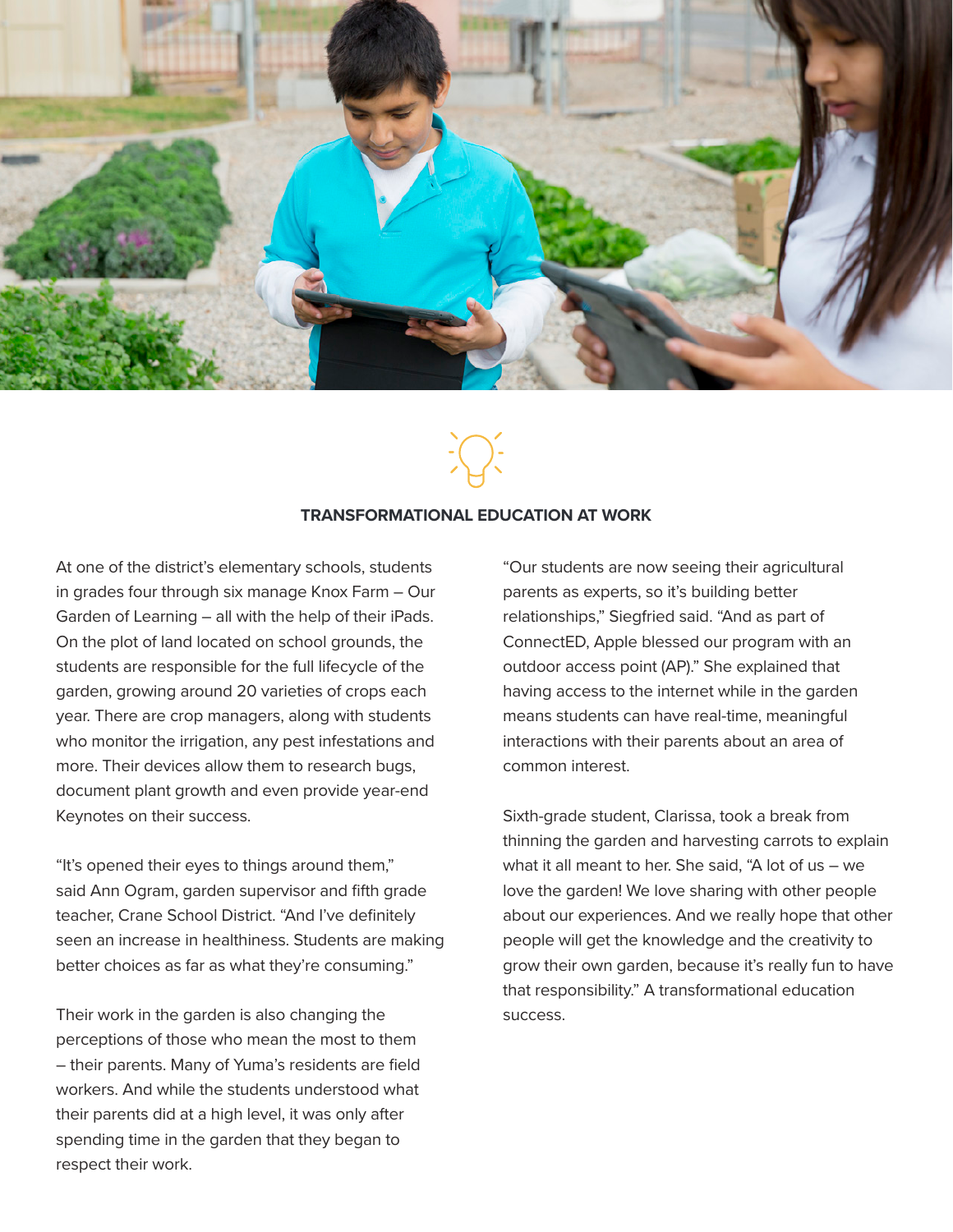### **FORMATIVE ASSESSMENTS; PROVEN RESULTS**

There are many parts that must work together to create a successful iPad program. Siegfried said testing in thoughtful, strategic ways is a piece of the puzzle that can't be forgotten. "Formative assessments have really allowed for us, in real-time, to set up success opportunities and additional learning opportunities for students who are excelling, as well as for students who are struggling," she said. Such formative snapshots allow teachers to quickly identify their students' learning gaps and reteach material, as needed, so they don't fall behind.

With the iPads, Crane performs thousands of formative assessments each year, all of which take less than five percent of total classroom time. "By being able to pretest, we don't waste time in the classroom," Siegfried said. "Instead of teaching an entire lesson before testing, a quick five-minute formative assessment informs educators if students are grasping the current concept. Then using that information, they can modify lessons to more appropriately meet the students' needs." And it's working.

In a recent study of student academic growth in more than 10,000 classrooms nationwide, Crane's fourth grade students outpaced comparable students by demonstrating 50 percent more growth in science, math and English language arts. "Ultimately, we do what we do to increase student achievement," Siegfried said. "We believe that we're on the right path, and our partners in ConnectED are a huge part of the growth we're seeing in our kids every day."

"We know what school would look like without the iPads, and it's not good. Students would be shortchanged of a robust education."

Mike Hoffman, Curriculum & Instructional Technology director, Crane School District